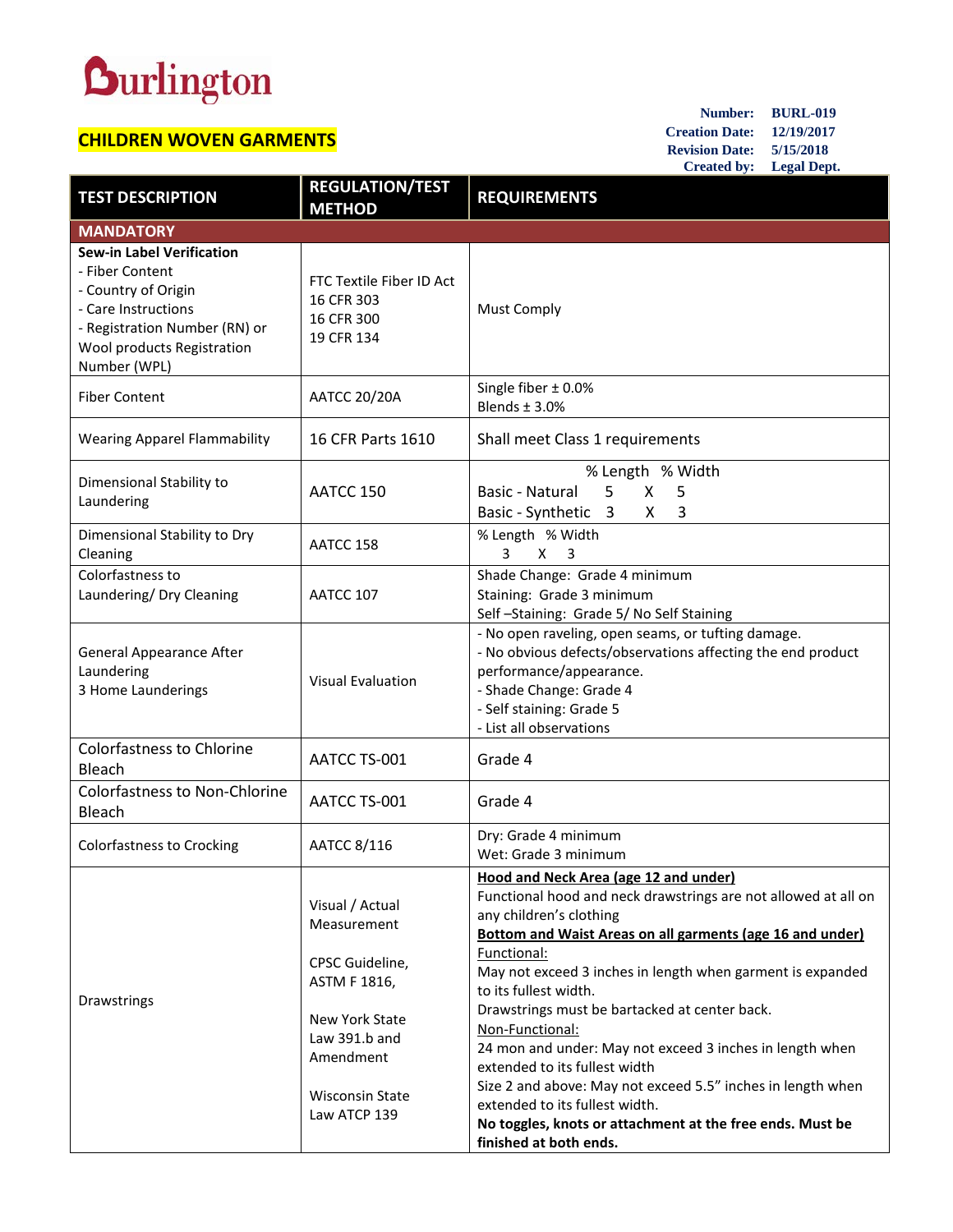## **Durlington**

| <b>Durlington</b>                                                |                                                                                                                        |                                                                                                                                                                                                                                                                                                                                                                                 |                                                                                                                   |
|------------------------------------------------------------------|------------------------------------------------------------------------------------------------------------------------|---------------------------------------------------------------------------------------------------------------------------------------------------------------------------------------------------------------------------------------------------------------------------------------------------------------------------------------------------------------------------------|-------------------------------------------------------------------------------------------------------------------|
| <b>Total Lead Content in Substrate</b><br>Material               | CPSIA, Section 101<br>CPSC-CH-E1001-08.3<br>(metallic substrates)<br>CPSC-CH-E1002-08.3<br>(nonmetallic<br>substrates) | ≤100 ppm<br>- Exclude mill-dyed and mill printed fabrics and threads.<br>- Exclude Natural material in natural state, treated without<br>added lead or substrate with coating removed e.g. leather or<br>fur                                                                                                                                                                    |                                                                                                                   |
| <b>Total Lead in Surface Coating</b>                             | CPSIA, Section 101 / 16<br><b>CFR 1303</b>                                                                             | $\leq$ 90ppm All accessible coating                                                                                                                                                                                                                                                                                                                                             |                                                                                                                   |
| Sharp Points/Sharp Edges<br>(under 8 years of age)               | 16 CFR 1500.48/49                                                                                                      | Not allowed                                                                                                                                                                                                                                                                                                                                                                     |                                                                                                                   |
| <b>Small Parts</b><br>(Age 36 months and under)                  | 16 CFR 1501                                                                                                            | Intended for children under 36 months (3 years) of age shall<br>not include removable, liberated components, or fragments of<br>toys before or after use and abuse                                                                                                                                                                                                              |                                                                                                                   |
| Tracking labels for children's<br>products                       | <b>Consumer Product</b><br>Safety Improvement<br>Act of 2008                                                           | A permanent and distinguishing mark on the product and its<br>packaging, to the extent practicable, enabling the manufacturer<br>and purchaser to ascertain the name of the manufacturer or<br>private labeler, location and date of production of the product.                                                                                                                 |                                                                                                                   |
| Washington lead, cadmium and<br>phthalates on children's product | Washington Children's<br>Safe Products Act<br>(CSPA)                                                                   | ≤40 ppm Cadmium;<br>≤90 ppm Lead;<br>≤1000 ppm Phthalates (combined).                                                                                                                                                                                                                                                                                                           |                                                                                                                   |
| New York Toxic chemicals in<br>children's products               | The Toxic Free Toys Act<br>(Albany, Suffolk<br>County)                                                                 | Compound<br>Antimony<br>Arsenic<br>Cadmium<br>Lead in surface coating<br>Lead in substrates<br>Mercury                                                                                                                                                                                                                                                                          | Max. levels in ppm<br>60 (soluble)<br>25 (soluble)<br>75 (soluble)<br>90 (soluble)<br>100 (total)<br>60 (Soluble) |
| <b>STATES REGULATIONS</b>                                        |                                                                                                                        |                                                                                                                                                                                                                                                                                                                                                                                 |                                                                                                                   |
| Total heavy metals in packaging                                  | <b>Toxics in Packaging</b><br>Clearinghouse (TPCH)                                                                     | Packaging shall not contain the sum of mercury, cadmium, lead<br>and chromium (VI) in concentration above 0.01% by weight.                                                                                                                                                                                                                                                      |                                                                                                                   |
| <b>Plastic Bag Warnings</b>                                      | Various state laws                                                                                                     | Plastic bags with a thickness of less than 1 mil (0.001 inch)<br>having an opened end larger than 5 inches in diameter shall<br>contain the following warning statement or equivalent:<br>WARNING: To avoid danger of suffocation, keep this plastic<br>bag away from babies and children. Do not use this bag in<br>cribs, beds, carriages or playpens. This bag is not a toy. |                                                                                                                   |
| California Prop 65                                               | Warning label or<br>applicable testing                                                                                 | In lieu of warning label, product should meet all applicable Prop<br>65 requirements.                                                                                                                                                                                                                                                                                           |                                                                                                                   |
| <b>OPTION (QUALITY &amp; PERFORMANCE)</b>                        |                                                                                                                        |                                                                                                                                                                                                                                                                                                                                                                                 |                                                                                                                   |
| <b>Thread Count</b>                                              | <b>ASTM D3775</b>                                                                                                      | <b>Thread Count</b>                                                                                                                                                                                                                                                                                                                                                             |                                                                                                                   |
| Weight                                                           | ASTM D3776                                                                                                             | As Specified (+/- 5%)                                                                                                                                                                                                                                                                                                                                                           |                                                                                                                   |
| <b>Yarn Size</b>                                                 | <b>ASTM D1059</b>                                                                                                      | As Specified $(+/- 10%)$                                                                                                                                                                                                                                                                                                                                                        |                                                                                                                   |
| Formaldehyde (Spot Test)                                         | AATCC 94                                                                                                               | No Trace<br>If trace is found - proceed with full testing                                                                                                                                                                                                                                                                                                                       |                                                                                                                   |
| Formaldehyde                                                     | JIS 1041 LAW 112                                                                                                       | Children < 36 months $-$ A-Ao = 0.05 (equals 16 ppm)<br>Children > 36 months = 75 ppm                                                                                                                                                                                                                                                                                           |                                                                                                                   |
| pH of Water Extract                                              | pH of Water Extract                                                                                                    | Whites: 5.5 - 6.5, Others: 6 - 8                                                                                                                                                                                                                                                                                                                                                |                                                                                                                   |
| Colorfastness to Perspiration                                    | AATCC 15                                                                                                               | Shade Change: Grade 4 minimum<br>Staining: Grade 3 minimum                                                                                                                                                                                                                                                                                                                      |                                                                                                                   |
| Colorfastness to Light                                           | AATCC 16 Option 3<br>40 hours                                                                                          | Step 4                                                                                                                                                                                                                                                                                                                                                                          |                                                                                                                   |
| Tensile Strength                                                 | <b>ASTM D5034</b>                                                                                                      | $40 \times 30$ lbs. (warp x weft)                                                                                                                                                                                                                                                                                                                                               |                                                                                                                   |
| <b>Tear Strength</b>                                             | <b>ASTM D1424</b>                                                                                                      | $3.0 \times 2.5$ lbs. (warp x weft)                                                                                                                                                                                                                                                                                                                                             |                                                                                                                   |

٦